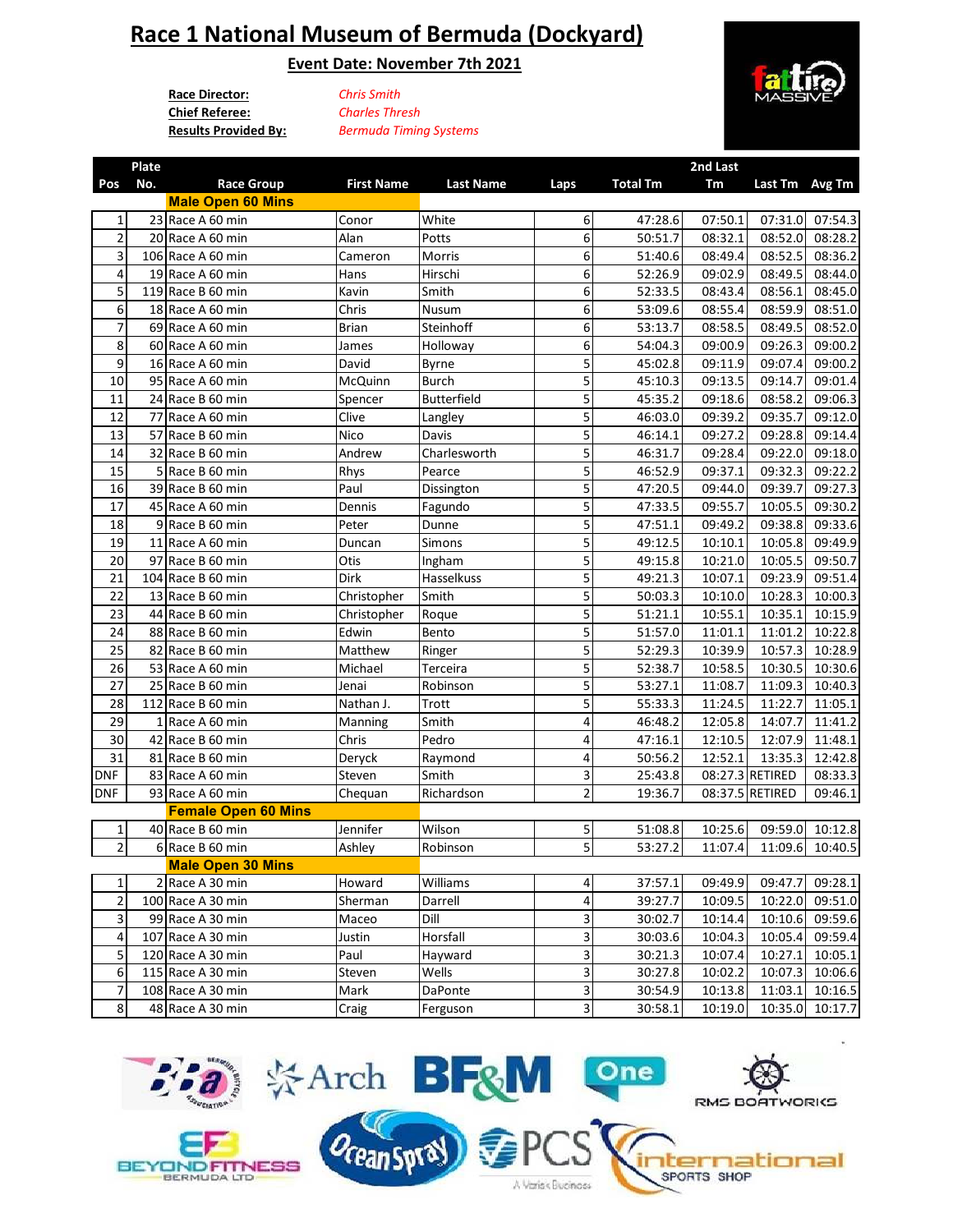## **Race 1 National Museum of Bermuda (Dockyard)**

**Event Date: November 7th 2021**

**Race Director:** *Chris Smith* **Chief Referee:**

**Plate** 

**Results Provided By:** *Bermuda Timing Systems Charles Thresh*



**2nd Last** 

| Pos            | No. | <b>Race Group</b>          | <b>First Name</b> | <b>Last Name</b>   | Laps                    | <b>Total Tm</b> | Tm      | Last Tm | Avg Tm          |
|----------------|-----|----------------------------|-------------------|--------------------|-------------------------|-----------------|---------|---------|-----------------|
| 9              |     | 43 Race A 30 min           | Ryan              | Wilson             | 3                       | 33:17.0         | 10:57.7 | 11:02.2 | 11:02.5         |
| 10             |     | 29 Race A 30 min           | Daniel            | Ringer             | 3                       | 34:23.3         | 12:06.2 | 12:38.1 | 11:26.6         |
| $11\,$         |     | 8 Race A 30 min            | Holger            | Eiselt             | 3                       | 36:12.7         | 12:11.8 | 12:58.4 | 12:02.6         |
| 12             |     | 46 Race A 30 min           | Seamus            | Durkin             | 3                       | 37:35.1         | 13:05.5 | 13:51.4 | 12:29.6         |
| 13             |     | 49 Race A 30 min           | Spencer           | Quarterly          | $\overline{2}$          | 31:46.9         | 11:37.6 | 20:03.4 | 15:50.5         |
| <b>DNF</b>     |     | 34 Race A 30 min           | Christopher       | Coleman            | $\mathbf{1}$            | 09:14.7         |         | RETIRED | 09:10.0         |
|                |     | <b>Female Open 30 Mins</b> |                   |                    |                         |                 |         |         |                 |
| 1              |     | 21 Race A 30 min           | Jennifer          | Lightbourne        | 3                       | 31:03.9         | 10:24.5 | 10:25.6 | 10:19.2         |
| 2              |     | 33 Race A 30 min           | Christine         | Soutter            | 3                       | 32:22.0         | 10:36.9 | 11:24.3 | 10:45.1         |
| 3              |     | 96 Race A 30 min           | Alexandra         | Wilberz            | $\overline{3}$          | 33:25.7         | 11:17.6 | 11:22.3 | 11:06.1         |
| 4              |     | 50 Race A 30 min           | Zina              | Jones              | 3                       | 38:10.9         | 13:06.9 | 13:10.6 | 12:41.3         |
| 5              |     | 84 Race A 30 min           | Rebeka            | Sousa              | 3                       | 41:00.9         | 13:46.4 | 14:33.1 | 13:37.8         |
|                |     | <b>Male 13-16</b>          |                   |                    |                         |                 |         |         |                 |
| 1              |     | 101 Race A 30 min          | Jackson           | Langley            | 4                       | 36:31.2         | 09:15.4 | 09:32.4 | 09:04.8         |
| 2              |     | 14 Race A 30 min           | Gordon            | Smith              | 4                       | 38:35.0         | 09:43.0 | 09:34.0 | 09:35.6         |
| 3              |     | 90 Race A 30 min           | Ollie             | Hayward            | 4                       | 39:16.1         | 09:47.5 | 10:11.1 | 09:46.0         |
| 4              |     | 38 Race A 30 min           | Joshua            | Wilson             | 3                       | 31:06.9         | 10:43.0 | 10:33.3 | 10:17.9         |
| 5              |     | 41 Race A 30 min           | Tyler             | Coleman            | 3                       | 31:29.5         | 10:22.8 | 10:49.9 | 10:25.3         |
| 6              |     | 26 Race A 30 min           | Zachary           | Moniz              | 3                       | 31:42.5         | 10:32.9 | 11:10.9 | 10:29.7         |
| $\overline{7}$ |     | 94 Race A 30 min           | Callum            | McFarlane          | 3                       | 32:23.0         | 10:36.2 | 11:27.6 | 10:42.6         |
| 8              |     | 4 Race A 30 min            | James             | McFarlane          | $\overline{\mathbf{3}}$ | 34:21.8         | 11:19.4 | 12:31.3 | 11:22.6         |
| 9              |     | 10 Race A 30 min           | Nayland           | Harris             | 3                       | 36:10.1         | 12:06.6 | 12:19.3 | 11:58.1         |
| 10             |     | 103 Race A 30 min          | Ramsay            | Soutter            | 3                       | 36:18.5         | 12:03.5 | 12:31.0 | 12:00.7         |
| 11             |     | 51 Race A 30 min           | Hudson            | Ferris             | 3                       | 37:26.3         | 12:57.8 | 12:41.5 | 12:24.1         |
| 12             |     | 114 Race A 30 min          | Thomas            | Wells              | $\overline{2}$          | 31:08.1         | 12:54.3 | 17:58.1 | 15:26.2         |
|                |     | Female 13-16               |                   |                    |                         |                 |         |         |                 |
| $\mathbf 1$    |     | 56 Race A 30 min           | S'Nya             | Cumbermack         | 3                       | 33:14.8         | 11:02.9 | 11:32.5 | 10:59.4         |
| $\overline{2}$ |     | 52 Race A 30 min           | Skye              | Ferguson           | $\overline{\mathbf{3}}$ | 43:47.8         | 14:48.3 | 15:42.8 | 14:30.0         |
|                |     | Male 12 & Under            |                   |                    |                         |                 |         |         |                 |
| 1              |     | 78 RACE A 15 Min           | Makao             | <b>Butterfield</b> | 6                       | 15:20.0         | 02:29.0 | 02:40.9 | 02:31.8         |
| $\mathbf 2$    |     | 79 RACE A 15 Min           | Jeon              | Wolfe              | 6                       | 15:40.6         | 02:43.9 | 02:45.6 | 02:35.5         |
| 3              |     | 59 RACE A 15 Min           | Sanchez           | Smith              | 6                       | 15:40.9         | 02:39.8 | 02:32.7 | 02:35.2         |
| 4              |     | 116 RACE A 15 Min          | Philando          | Hill III           | 6                       | 16:29.7         | 02:29.9 | 03:00.4 | 02:43.5         |
| 5              |     | 102 RACE A 15 Min          | Jens              | Drea               | 6                       | 16:41.4         | 02:52.0 | 03:04.2 | 02:45.2         |
| 6              |     | 58 RACE A 15 Min           | Dylan             | Eiselt             | 6                       | 17:05.5         | 03:04.6 | 03:13.3 | 02:49.6         |
| $\overline{7}$ |     | 80 RACE A 15 Min           | Rylan             | Desilva            | 6                       | 17:15.9         | 02:58.7 | 03:05.4 | 02:50.7         |
| 8              |     | 47 Race B 15min            | Ezra              | Dyer               | 6                       | 17:23.3         | 02:54.3 | 02:54.9 | 02:51.1         |
| 9              |     | 73 RACE A 15 Min           | Mathis            | Stevens            | 6                       | 17:38.9         | 02:57.8 | 02:57.6 | 02:54.5         |
| 10             |     | 68 RACE A 15 Min           | Brandon           | MacDougall         | $6 \mid$                | 17:58.1         | 03:00.0 |         | 03:16.8 02:57.9 |
| $11\,$         |     | 31 RACE A 15 Min           | Gladwyn           | Benjamin           | 6                       | 19:38.5         | 03:03.0 | 04:57.7 | 03:14.5         |
| 12             |     | 110 RACE A 15 Min          | Ray               | Richardson         | 5                       | 15:06.7         | 03:04.5 | 03:20.4 | 02:59.9         |
| 13             |     | 91 RACE A 15 Min           | Aaron             | Lee                | 5                       | 15:08.6         | 03:05.3 | 03:08.0 | 02:59.2         |
| 14             |     | 30 RACE A 15 Min           | Walker            | Smith              | 5                       | 15:39.2         | 03:27.3 | 03:05.2 | 03:05.2         |
| 15             |     | 109 RACE A 15 Min          | Abram             | DaPonte            | 5                       | 16:01.5         | 03:26.0 | 03:29.1 | 03:09.6         |
| 16             |     | 17 RACE A 15 Min           | Miguel            | Leite              | $\overline{5}$          | 16:19.9         | 03:33.9 | 03:37.5 | 03:13.5         |
| 17             |     | 76 Race B 15min            | Sean              | Pedro              | 5                       | 16:56.5         | 03:28.6 | 03:41.5 | 03:20.6         |